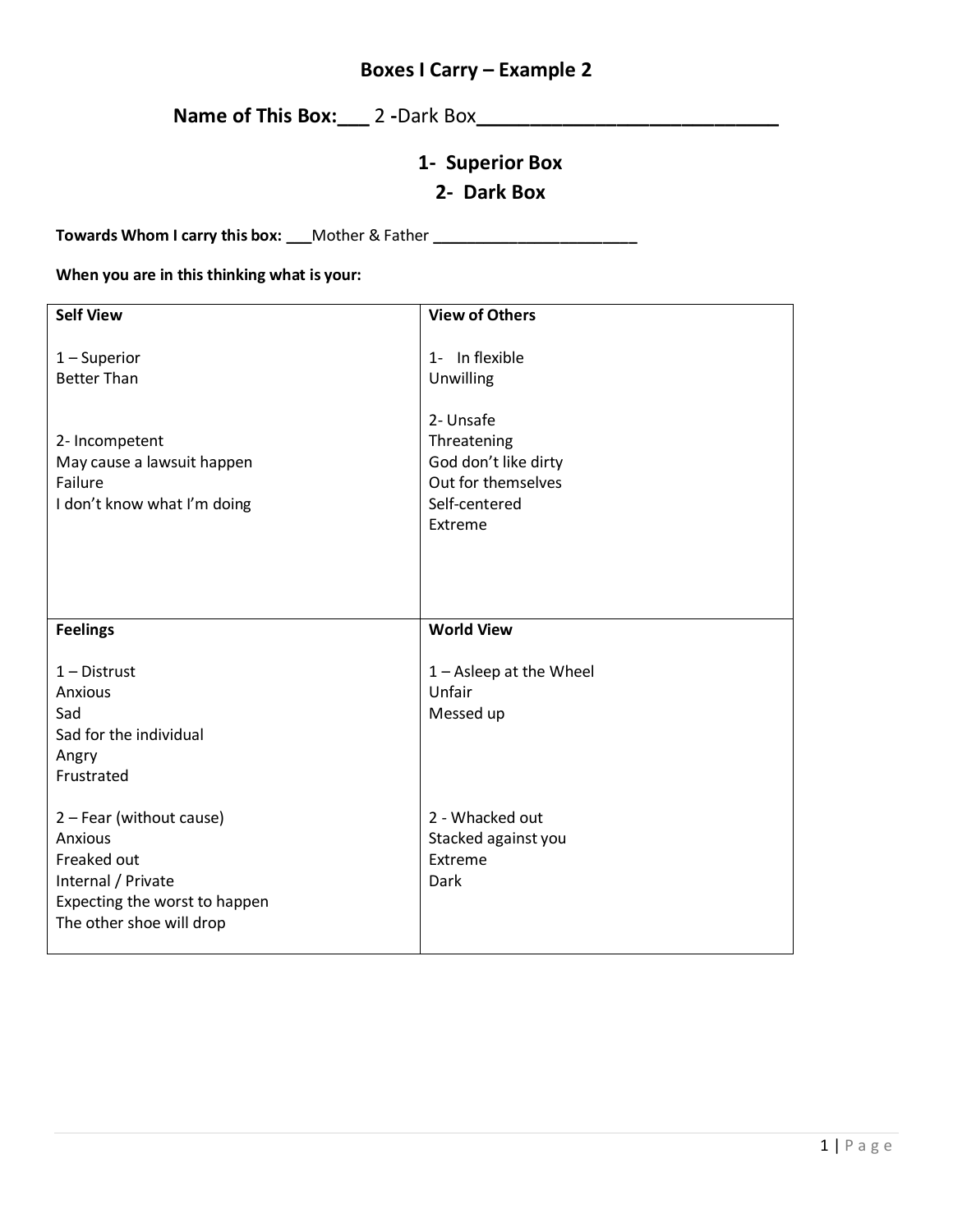#### **Questions to Explore About this Box**

- What happened right before you started feeling this way?
	- $\circ$  Everything seems to be going fine and I am blindsided. I was surprised. Caught off guard by a phone call.
	- o Staff came to talk to me about a situation (another employee interpersonal dynamics)
		- **I** I thought you knew.
- What are the triggers that put you into this world view?
	- o When I'm blindsided by phone a call or an email.
- What are the red flags that tell you that you are I'm seeing the world this way?
	- o Reaction to a Situation Anxiety, tightness in chest
	- o Normal Anxiety Ridden Place Not much trigger
- How are you seeing others when you are in this world view?
	- o Ignorant, judgmental, complaining
	- $\circ$  Not solution oriented/Inflexible disingenuous, part of the problem
	- o Part of the problem, not taking responsibility
- How does viewing the world from this view feel stuck?
	- o Frustrating
	- o In-equitable
	- o Not productive
- How am I self-justifying my thoughts and feelings when I am in this place?
	- $\circ$  Using the Constitution, values using it in an attacking way. Propagates arrogance.
- What justification keeps you in this world view?
- How does this justification keep me stuck?
	- o
- What else could be true?
- What would the opposite feeling be?
- Tell me about a time when you didn't feel that way?
- The authors of "Anatomy of Peace and Leadership" & Self Deception would call this a box. What could you name this box?

**When I'm in the box – Self Righteous/Superior I'm just as inflexible as I perceive the others to be.**

**When I'm in the box, I am not seeing the whole truth, I'm just seeing part of the truth and making that bigger.**